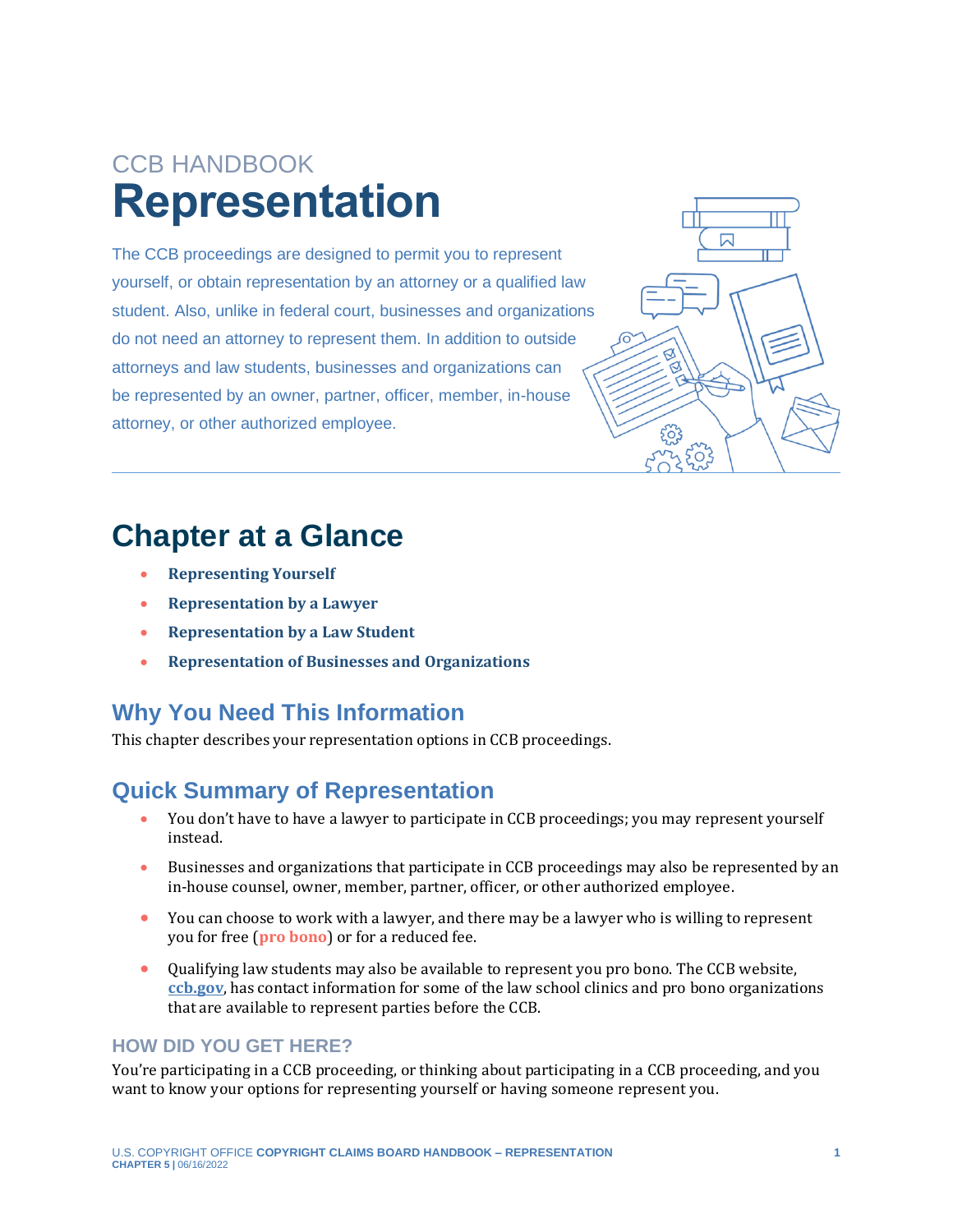#### **WHAT ARE YOUR OPTIONS FOR REPRESENTATION?**

Whether you are an individual or a business, you can represent yourself in CCB proceedings (for businesses, this means through certain authorized agents of the business), or you can have a lawyer or law student represent you. In some circumstances, you may be able to find a lawyer to represent you for free or for a reduced fee. You may also get advice from a lawyer or law student regarding CCB procedures or copyright law but still represent yourself.

Standards for truthful filings and professional conduct before the CCB apply to all parties and representatives including business and law student representatives. You can learn more about the rules of conduct in the CCB's **[Party Conduct regulations](https://www.govinfo.gov/content/pkg/FR-2022-05-17/pdf/2022-10466.pdf)**.

#### **WHAT HAPPENS NEXT?**

<span id="page-1-3"></span>If you're representing yourself as an individual, then you need to register as a self-represented party on **[eCCB](#page-4-0)**. If you're representing your business or organization, then you need to register as an in-house lawyer, owner, partner, officer, member, or other authorized business representative. If you're represented by a lawyer or law student, then they will handle any filings to represent you in the proceeding.

## <span id="page-1-0"></span>**Representing Yourself**

As noted above, you can represent yourself before the CCB. This is sometimes called appearing "pro se." CCB proceedings are designed so people can navigate them without lawyers.

To represent yourself, you must register for eCCB as a self-represented party. You can find information on how to do this in the **[eCCB](https://ccb.gov/handbook/eCCB.pdf)** Handbook chapter.

### <span id="page-1-1"></span>**Representation by a Lawyer**

#### <span id="page-1-2"></span>**THERE ARE DIFFERENT LEVELS TO REPRESENTATION:**

- The lawyer provides a one-time consultation.
- The lawyer provides advice and guidance, but you'll handle filings, conferences, and hearings yourself.
- The lawyer handles filings, conferences, and hearings for you.

Be sure to confirm the roles and responsibilities of the lawyer.

You may have a lawyer represent you in your CCB proceeding, but you aren't required to. If you wish to be represented by a lawyer, there may be lawyers who are willing to represent you in CCB proceedings for free or at discounted rates.

If you decide to hire a lawyer for a fee, make sure you understand the financial terms of the representation and that they make sense for the amount of money that's at stake in your proceeding (if any). Some states require a written contract between you and your lawyer regarding the financial terms and other issues related to representation. Be sure to review any contract before signing it. You may also wish to inquire about the amount and kind of experience the lawyer you are hiring has with copyright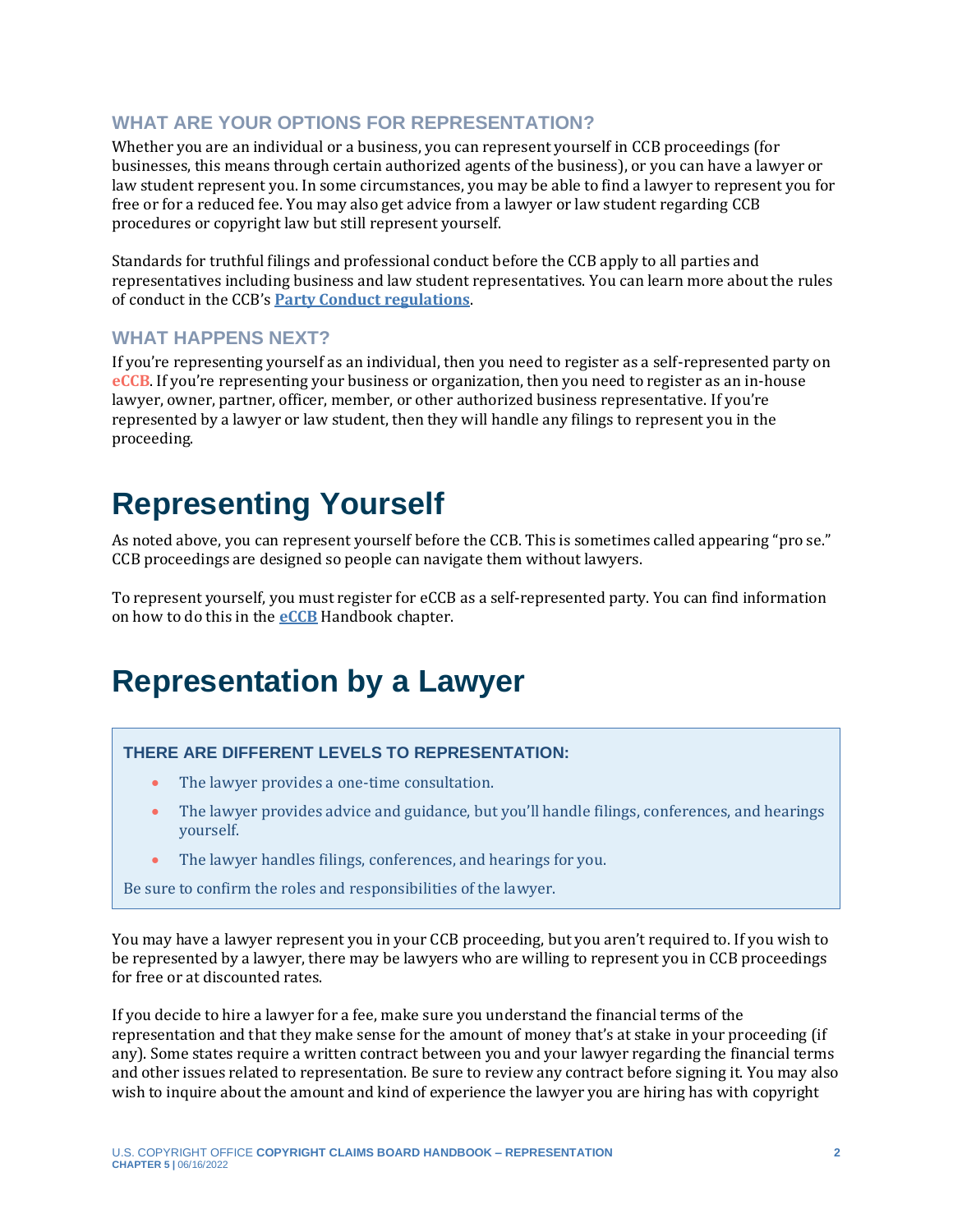law. If you choose to have a lawyer represent you, they will handle the filing requirements in eCCB to represent you in the proceeding.

Under the CCB rules, lawyers and law firms can only file a certain number of proceedings for claimants in any twelve-month period. Any single lawyer can only file forty claims in a twelve-month period, and law firms can only file eighty proceedings in a twelve-month period. These limitations don't apply to law students or law clinics.

If you're a claimant who is considering hiring a lawyer to help you with filing a claim, make sure to ask how many CCB claims they've filed over the past twelve months and whether they or their firm are in danger of going beyond their twelve-month filing limit. If your lawyer files more claims than the limit, then the CCB will order them to withdraw from your proceeding and they won't be able to represent you. The CCB may pause the proceeding for sixty days to give you time to find another lawyer if you want to. This pause can be extended if you provide a good reason.

### <span id="page-2-0"></span>**Representation by a Law Student**

Qualifying law students are also able to represent parties for free in CCB proceedings. **[See the box](#page-1-2)** above for more information about the level of representation that you may agree to with your lawyer or law student. If you don't want to or aren't able to hire a lawyer and you don't want to represent yourself, law student representation may be a good option.

To be qualified to provide representation and appear on your behalf in your CCB proceeding, the law student must be working with a law school clinic or with a pro bono legal services organization that has a connection to the law school. The law student must also comply with the laws about law student representation in the state where the law school is located, and must have successfully completed their first year of studies at a law school accredited by the American Bar Association. Finally, they must complete relevant training and review the CCB's rules and the law establishing the CCB.

In addition, the law student must work under the supervision of a lawyer who is qualified to practice under applicable state law. The law student can only file documents in your proceeding with the supervising lawyer's permission, and the supervising lawyer must also attend all hearings and conferences in your proceeding. The supervising lawyer will be responsible for managing your proceeding and making sure the law student meets all the requirements to provide representation. Since the law student might only be working with the clinic or pro bono legal services organization for a limited period of time (such as a semester), the supervising lawyer also must ensure that you have representation if your proceeding continues beyond the law student's involvement with the law clinic or pro bono legal services organization.

If you choose to work with a law student, then the law student must have your written consent to represent you. Law students who represent parties in CCB proceedings are not allowed to accept any money in exchange for the representation.

In addition to formal appearances of law students on your behalf in the CCB proceeding, law students are also able to provide other less formal types of assistance, as long as they are supervised by a lawyer. This can include consultations, review of filings, and advice and guidance. If a law student provides only these forms of assistance, you'll still be responsible for representing yourself and handling filings, conferences, and hearings.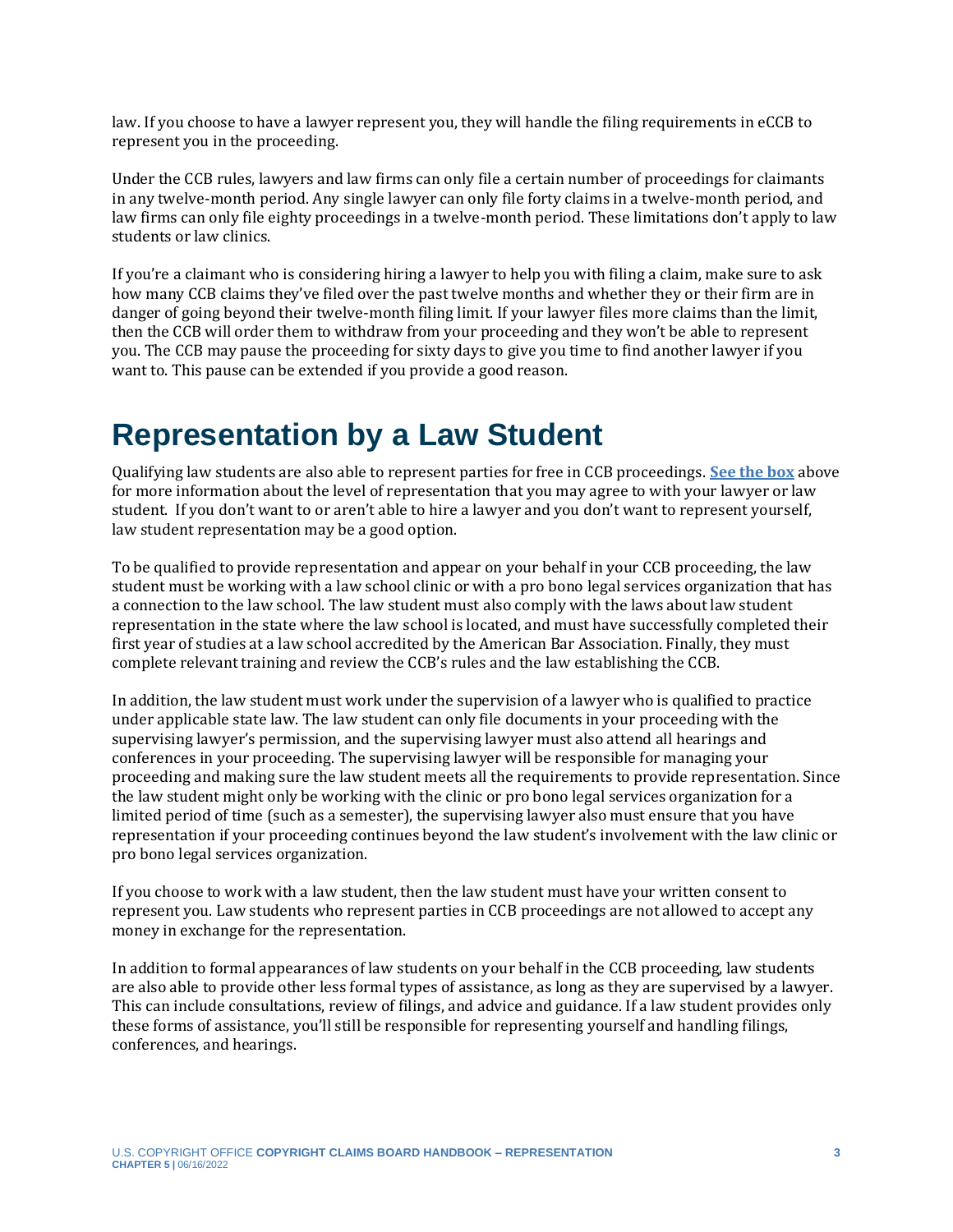If you're interested in a law student representing you or providing assistance in your CCB proceeding, you can find information about some of the law school clinics and pro bono legal services organizations that are available to provide such services on the **[CCB's website](https://ccb.gov/pro-bono-assistance/)**.

## <span id="page-3-0"></span>**Representation of Businesses and Organizations**

Unlike in federal or state courts, businesses and organizations—such as corporations, limited liability companies, partnerships, and unincorporated associations—don't need to have a lawyer to appear in CCB proceedings. A business or organization may be represented in CCB proceedings by a lawyer or a law student or an in-house attorney. They may also be represented by:

- an owner, partner, officer, or member of the business or organization, or
- an authorized employee of the business or organization.

If you're representing your business or organization, you must certify that:

- <span id="page-3-2"></span>• You're an **[authorized agent](#page-3-1)** of the business or organization, and
- <span id="page-3-4"></span><span id="page-3-3"></span>• You have the authority to **[bind](#page-4-0)** the business or the organization.

If you're an employee representing a business or organization, other than an in-house attorney or an owner, partner, officer, or member, you must also file a **written authorization** from an owner, partner, officer, or member of the business or organization that states that you have the authority to represent the business or organization before the CCB. This authorization must be signed by the owner, partner, officer, or member of the business or nonprofit under **[penalty of perjury](#page-3-1)**. You must file this written authorization on eCCB **within thirty days** of your first filing. If you represent the business in more than one proceeding, a separate authorization must be filed in each proceeding.

<span id="page-3-1"></span>If you represent a library or archives and wish to preemptively opt your library or archives out of all CCB proceedings, you must fill out and submit **the [online](https://ccb.gov/libraries-archives-opt-out/) form**. Libraries and archives do not have to pay a fee to opt out of CCB proceedings, and they never need to renew their opt-out decision.